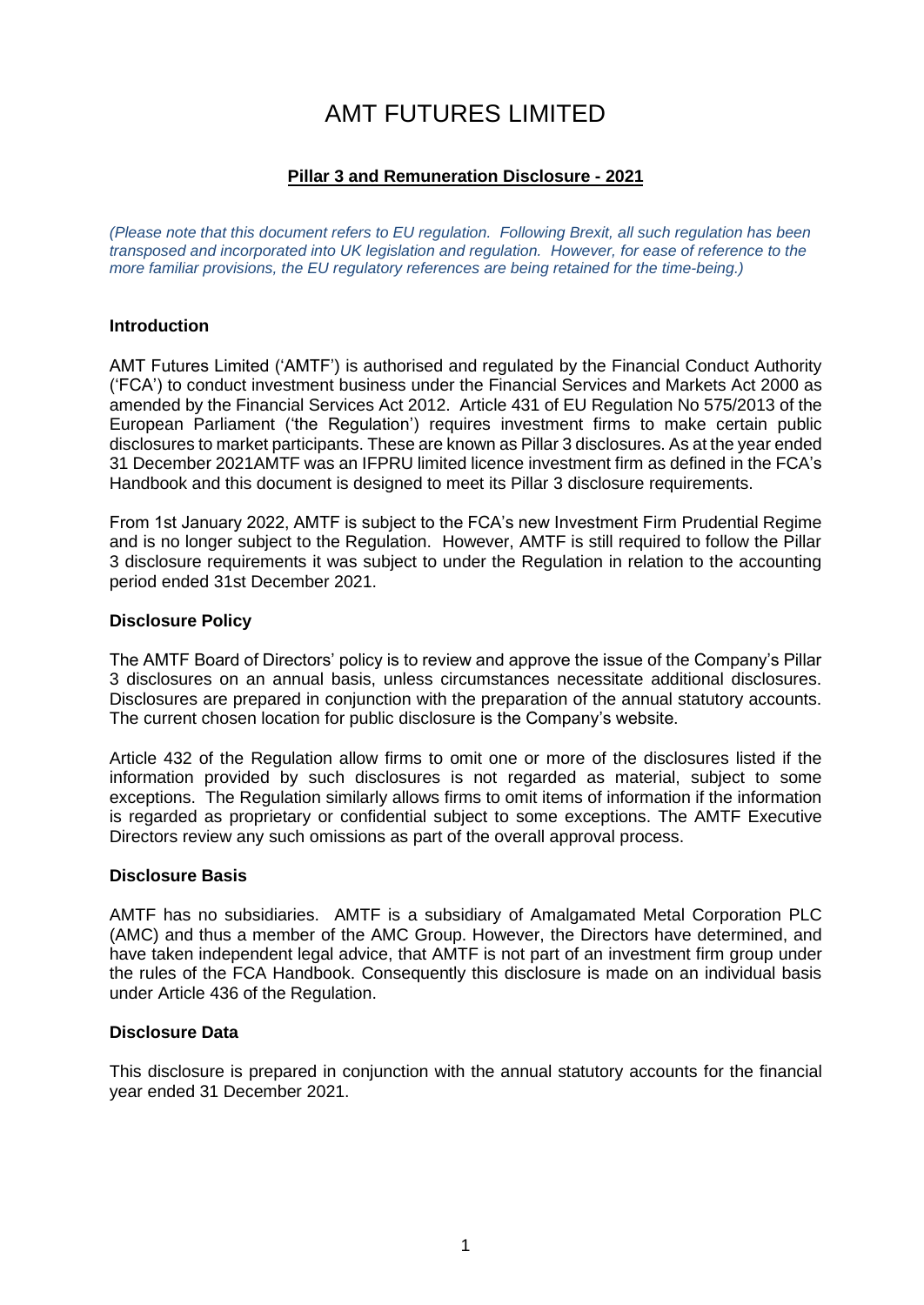## **Governance Arrangements**

The Board of Directors of AMTF comprises the executive management and non-executive directors. Other directorships held by AMTF's Directors comprise either executive or nonexecutive directorships within the AMC Group or directorships in organisations which do not pursue predominantly commercial objectives.

The appointment of the Directors by AMC takes into account the collective knowledge, skills and experience to understand AMTF's activities, including the main risks.

AMTF and the AMC Group are committed to a policy of Equal Opportunities in all aspects of employment, including selection of members of the management body. This policy is intended to assist AMTF to put this commitment into practice. This Equal Opportunities policy shall be applied to all aspects of work, including recruitment and selection, pay and benefits, facilities, promotion, opportunities for training, discipline and selection for redundancy. It is unlawful to discriminate directly or indirectly in recruitment or employment on grounds of age, sex, gender reassignment, pregnancy, colour, race, nationality, ethnic or national origins, sexual orientation, religion or belief, or because someone is married or is a civil partner. It is unlawful to treat someone less favourably on grounds of disability than others without that disability are or would be treated, unless the less favourable treatment can be justified, or to fail to make reasonable adjustments to overcome barriers to employment caused by disability.

The Board of Directors meets quarterly.

## **Risk Management – Objectives, Policies and Disclosure**

**Risk Management** The Company's risk management focuses on the major areas of market risk, credit risk, liquidity risk and operational risk.

Authority flows from the Board of Directors to individual directors of the Company and from them to the business managers who are integral to the management of risk.

The Board of the Company determines the level of risks that the Company is prepared to take. The principal risks facing the business relate to the following:

**Counterparty Risk** Counterparty Risk for AMTF covers client, broker and bank default, although the key risk element is seen as being that of client default. The risk of client default is covered by internal controls, as follows:

AMTF's business strategy of not granting credit to clients; requiring client accounts to be fully funded before trading commences and daily credit control/margin routines.

AMTF margining method uses the standard exchange margining routines, with its system supplier downloading official exchange prices and span arrays each night.

AMTF then applies 'margin bump up' factors to each client, depending on their jurisdiction, size, experience and ability to remit margin monies promptly/pay in same day funds. Only wellestablished financially sound clients paying margin calls on a same day basis will be on 'exchange minimums'.

AMTF carries a wide range of clients, so that the default risk of any one is unlikely to have a significant impact.

**Market Risk** Market Risk for a firm such as AMTF, that does not trade its own book, stems from the possibility of an inadvertent house position, as a result of a margin call that cannot be met or an execution error.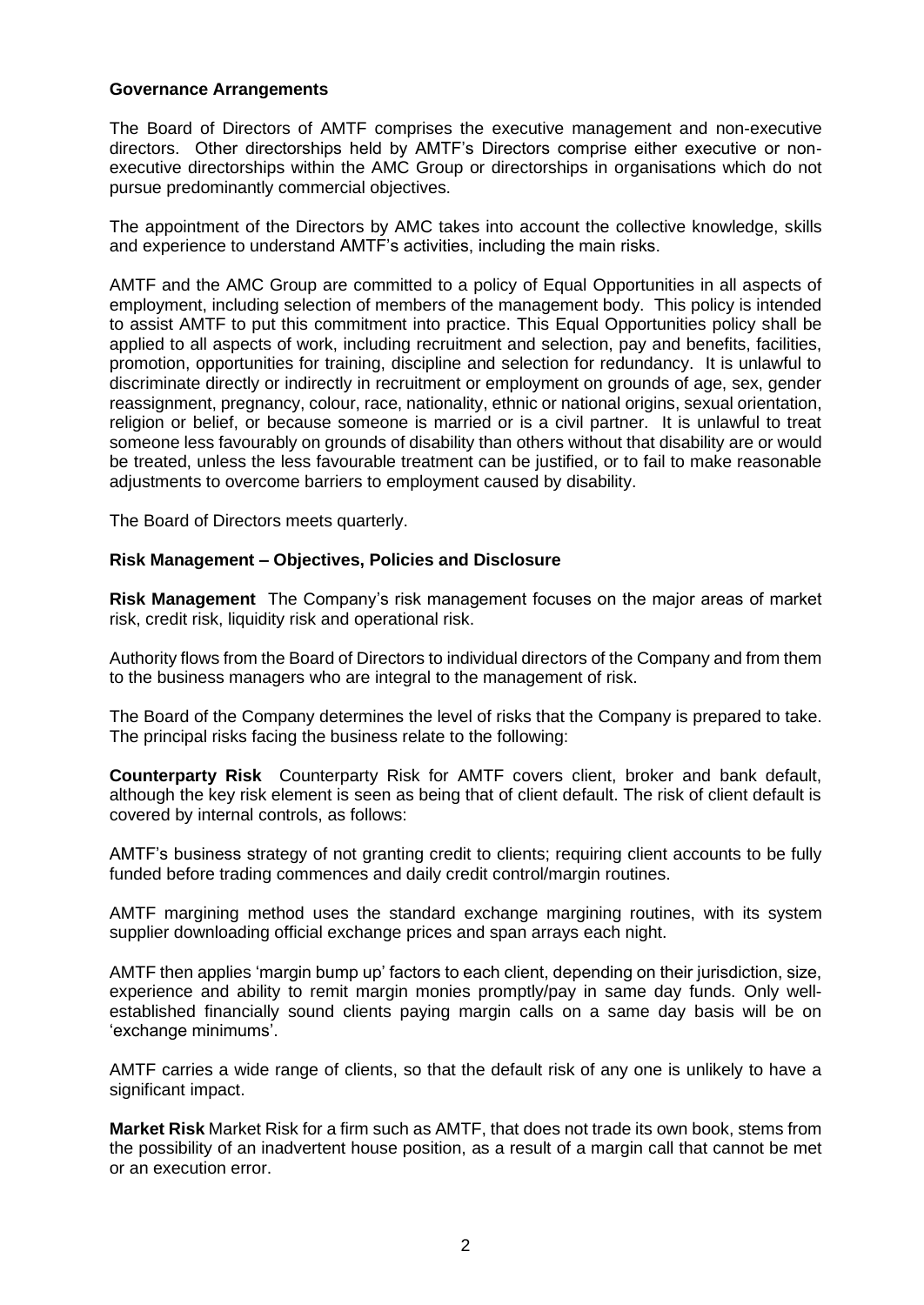The risk of inadvertent house positions is covered by internal controls, as follows:

Daily reconciliations of broker ledger balances; Daily reconciliations of new trades, settlements, adjustments and deletions; Daily reconciliations of broker net open positions by instrument by prompt month (these markets are traded by month rather than by day); Daily reconciliations of net variation margin by instrument by prompt month; Separate review and approval of any necessary manual accounting vouchers; Weekly and monthly management oversight and sign off of broker reconciliations**Operational Risk** Operational risk, inherent in all businesses, is the potential for financial and reputational loss arising from the failures in internal controls, operational processes or the systems that support them. It includes errors, omissions, disasters and deliberate acts such as fraud.

The regulated environment, in which the Company operates, imposes extensive reporting requirements and continuing self-assessment and appraisal. The Company seeks continually to improve its operating efficiencies and standards.

**Liquidity Risk** AMTF always maintains sufficient liquidity resources to ensure that it can meet all its liabilities as they fall due. The majority of its assets are liquid, in the form of cash.

AMTF has a liquidity risk management framework in place. On a monthly basis, AMTF runs a stress test of its liquidity position to affirm that the above statement remains true. A report summarising the results of this test is prepared for senior management.

On an annual basis AMTF considers if there is any need for a contingent funding plan.

# **Own Funds**

At 31 December 2021, the Company had:

|                                          | GBP000s |
|------------------------------------------|---------|
| <b>Permanent Share Capital</b>           | 1,000   |
| <b>Retained Earnings</b>                 | 609     |
| Deduct: Intangible Assets                | (79)    |
| Deduct: Proposed Dividend                | (338)   |
| <b>Common Equity Tier 1 Capital</b>      | 1,192   |
| <b>Additional Tier 1 Capital</b>         | O       |
| <b>Tier 1 Capital</b>                    | 1,192   |
| <b>Tier 2 Capital</b>                    | 0       |
| <b>Eligible Capital and Own</b><br>Funds | 1,192   |

# **Capital Requirements**

At 31 December 2021, the Company had a total capital requirement of £630k resulting in a surplus of financial resources of £562k.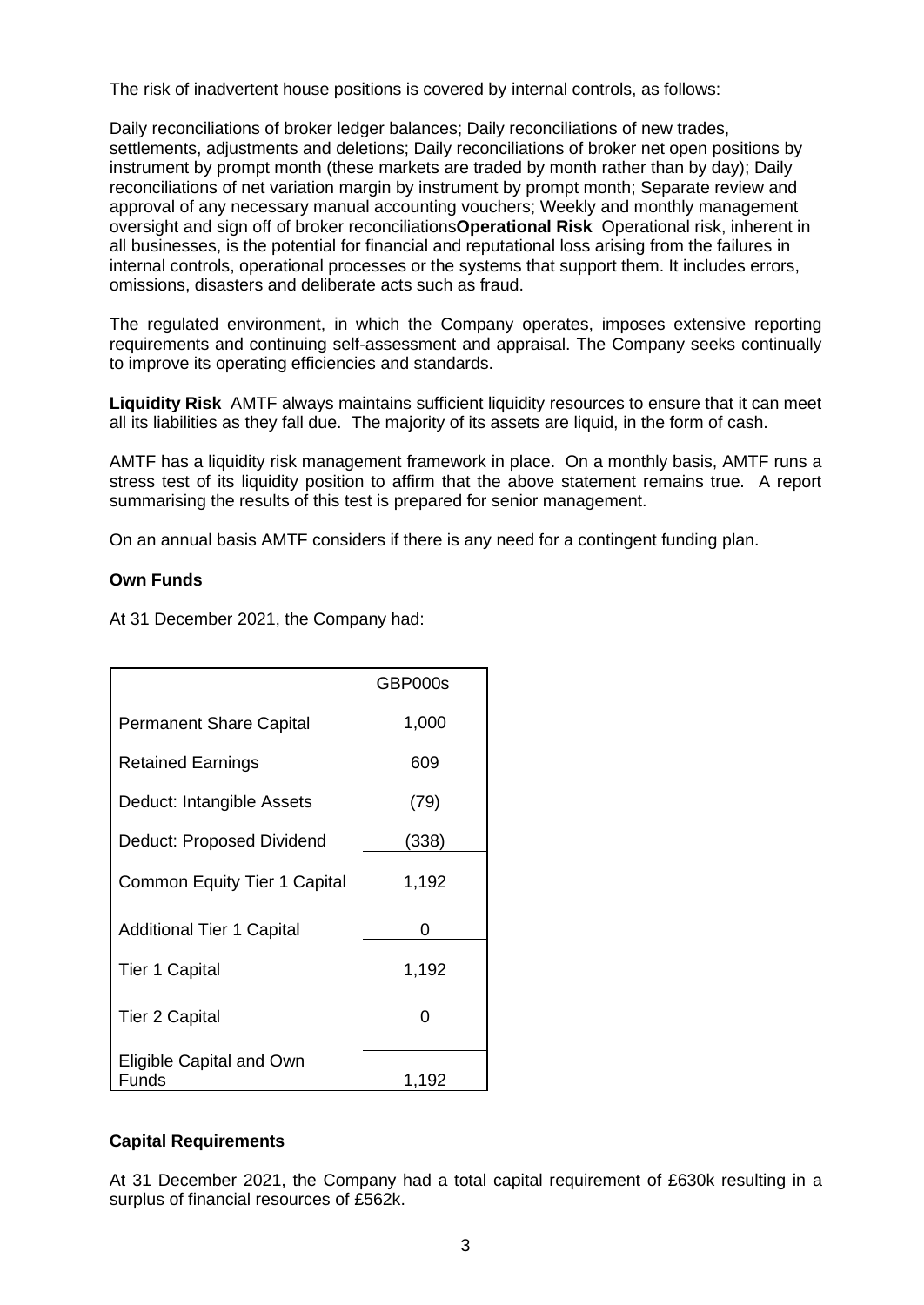# **Remuneration Code and Policy**

In addition to the requirements under Article 450 of the Regulation, AMTF was subject to the Remuneration Code as set out in SYSC Chapter 19A of the FCA Handbook.

## **Remuneration Policy**

AMTF's remuneration policy is established and monitored by the Board. It is designed not to encourage risk taking, other than within the parameters approved by the Board, and to operate, in conjunction with AMTF's internal control procedures, to promote effective risk management.

AMTF falls into proportionality level three, the lowest level, of the FCA's Remuneration Code. The Company adopts the FCA's remuneration principles proportionality rule which takes into account the nature, scope and complexity of its activities. As such, the Company has disapplied certain principles contained within the FCA's Code.

## **Fixed Remuneration**

Fixed Remuneration is benchmarked to market rates and is proposed according to the level of responsibility, seniority and experience by the Managing Director. It is reviewed at least annually by the Chairman of the Board and adjustments are made to take account of market trends, performance and conduct. Retention factors are also considered.

## **Variable Remuneration**

Variable remuneration is in the form of an annual discretionary bonus which is dependent on the profitability of the Company, not on revenues. There is a bonus pool in which all members of the Company participate and is allocated according to the appraisal of individual staff members. Both monetary and non-monetary factors are taken into consideration in the appraisal and include individual performance, attitude, conduct, teamwork, fair treatment of clients, the quality of service provision to clients and contribution to the Company's performance including adherence to its compliance and risk management policies. Retention factors are also considered.

Staff appraisals are conducted semi-annually which, together with further consultation with line managers, inform the decisions for both fixed and variable remuneration.

No bonus is paid unless the Company makes a net profit before tax, after adjusting for the cost of capital.

### **Remuneration Disclosures**

Article 432 of the Regulation requires the following disclosures:-

## • **Aggregate quantitative information on remuneration, broken down by business area**

AMTF has only one business area. AMTF is a proportionality level three firm as defined by the FCA's Remuneration Code. As such, it is concerned that public disclosure of this information by business area will result in individual information being easily identifiable with no public benefit. The Company's aggregate remuneration for the year ended 31 December 2021 was £1,330,000.